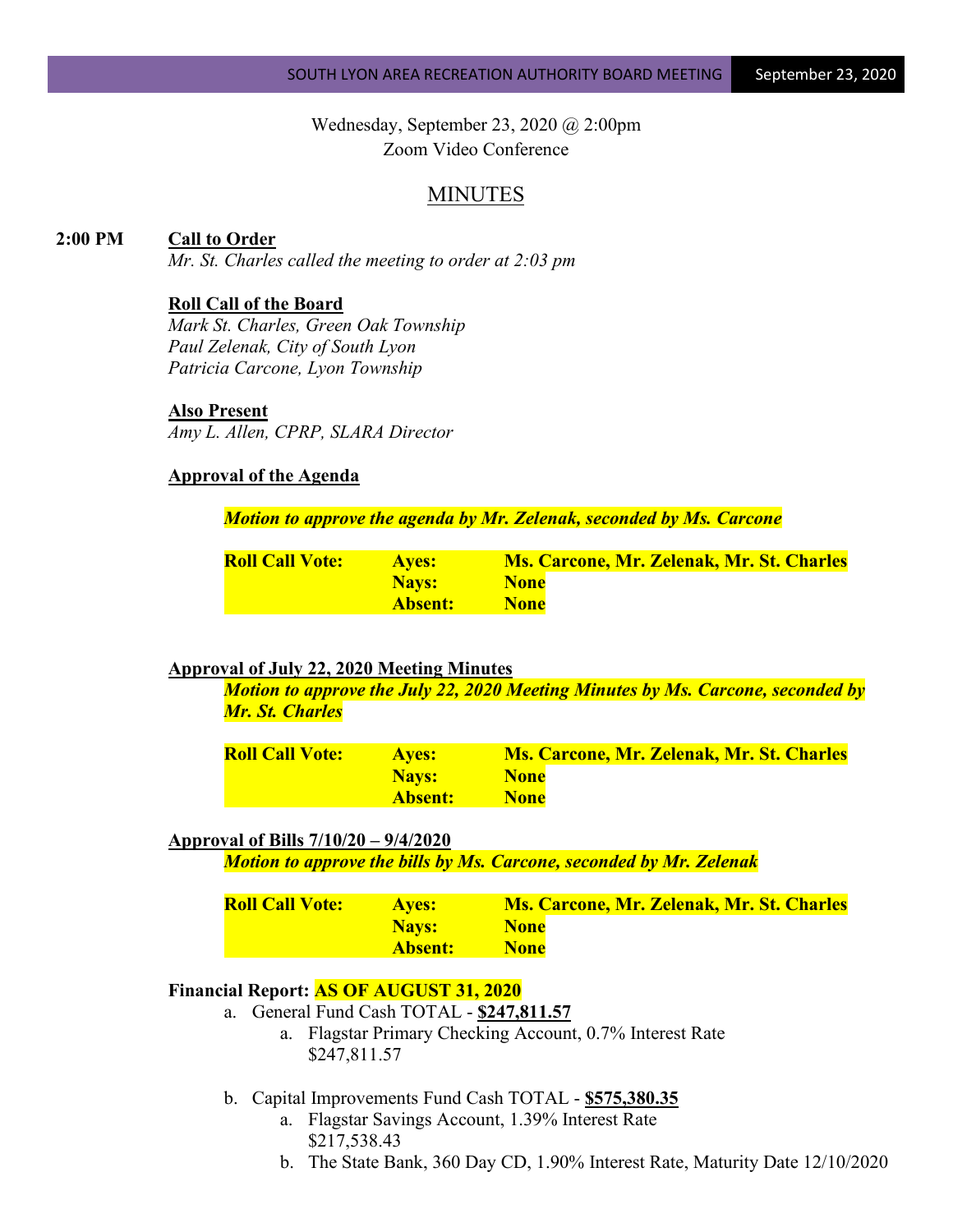\$357,841.92

**Correspondence** *None*

**Call to the Public** *None*

#### **I) Old Business**

### **1. SLARA Office Updates**

### **a. Fall Programming Update**

*Currently a few in person classes are running indoors such as Art Programs but all are following Michigan Executive Orders insuring COVID guidelines are met. SLARA is offering at home kit programs such as Spa Kits, Cookie Decorating and Candy Cane Hunt kits. Outdoor programs such as Lacrosse and Track are experiencing higher than ever numbers. SLARA will be utilizing Action Sports to run the inhouse volleyball league this fall. Soccer is beginning this weekend and should run smoothly. New Return to Play Guidelines have been emailed out to all participants and posted online.* 

### **b. Staffing Update**

*We have been contacted by the schools and told not to expect to be let back in for programming until the state is moved into Phase 5 of the Michigan Safe Start Plan. We don't expect that to happen until Spring. This means that other staff will most likely not be returning until 2021.*

### **II) New Business**

### **1. Fall 2020 Holiday Events**

*Mrs. Allen went over safety precautions being planned for special events this fall and asked for any questions or concerns that she could address. The board was satisfied with all precautions and supported moving ahead with events as planned.*

# **2. Fall 2020 SLARA Brochure**

*The SLARA brochure was put together in house this time and sent out in the mail on September 1st. Ms. Carcone mentioned how nice it looked and that it had a lot of great photos in it. Mr. St. Charles also commented on the letter from the Director and thought it was well written. There was a notice in the brochure that explained moving forward the brochure will be online only. We still expect some confusion but feel this is still the best move. The Lyon Today magazine also ran a full page ad announcing this too so hopefully that helps. SLARA has also started a constant contact monthly newsletter that will help keep people updated on programs.*

### **3. Michigan Small Business Restart Grant**

*Mrs. Allen submitted for a Michigan Small Business Restart Grant from Oakland County a few months ago and was notified that SLARA has been selected to receive a \$5,000 grant.*

### **4. Board Member Comments**

*Mr. Zelenak said that there are a lot of residents that are expressing concern about voting this year. There is some confusion about how ballots will be counted, duplicate ballots and language. They are expecting a very difficult election process this year. The City has decided to move ahead with the downtown Scarecrows again this year because it can be done safely and people look forward to it each year. The City is also working on a Lyon*